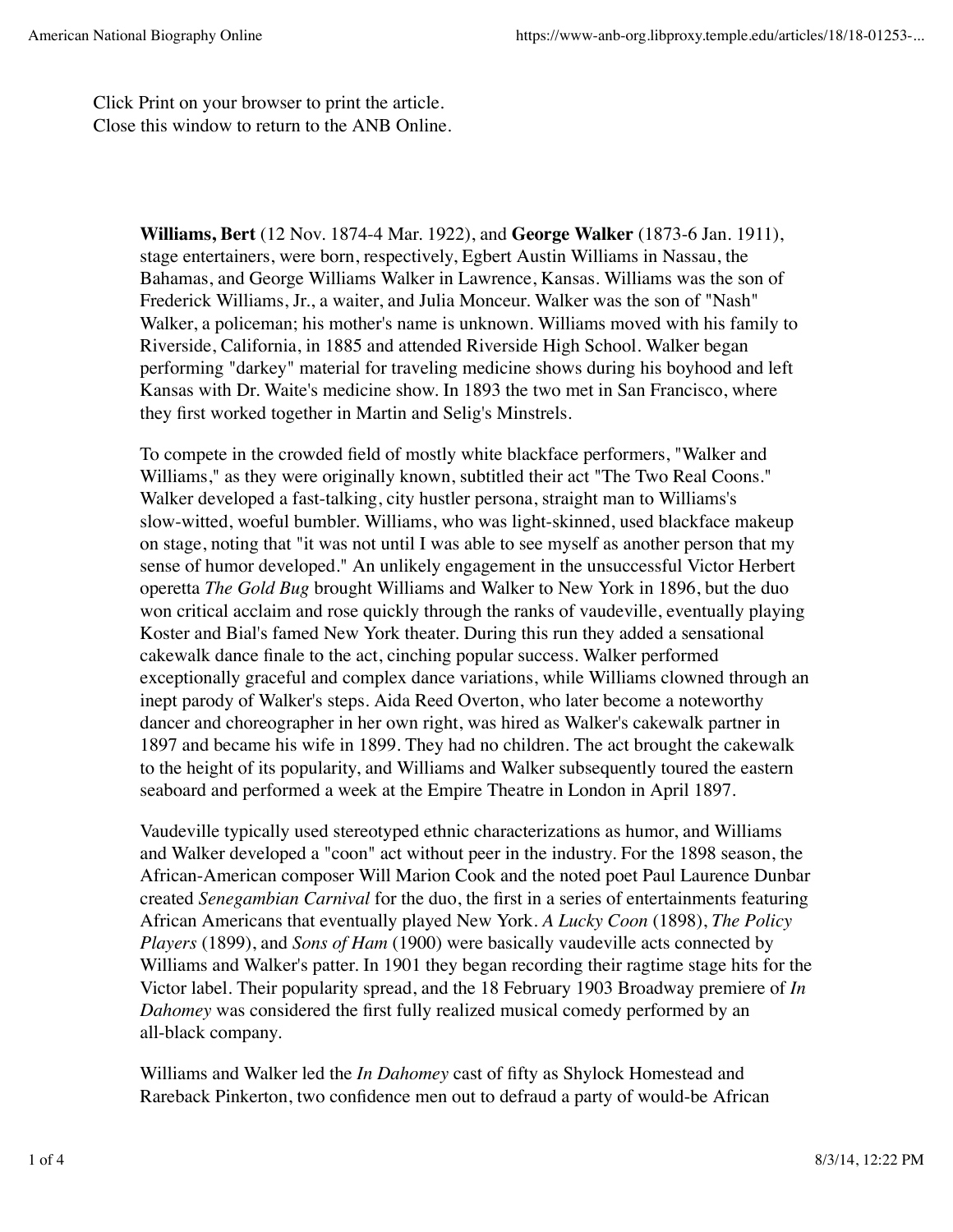colonizers. Its three acts included a number of dances, vocal choruses, specialty acts, and a grand cakewalk sequence. Critics cited Williams's performance of "I'm a Jonah Man," a hard-luck song by Alex Rogers, as a high point of the hit show. *In Dahomey* toured England and Scotland, with a command performance at Buckingham Palace arranged for the ninth birthday of King Edward VII's grandson David. The cakewalk became the rage of fashionable English society, and company members worked as private dance instructors both abroad and when they returned home.

Williams composed more than seventy songs in his lifetime. "Nobody," the most famous of these, was introduced to the popular stage in 1905:

When life seems full of clouds and rain, And I am filled with naught but pain, Who soothes my thumping, bumping brain? Nobody!

The sense of pathos lurking behind Williams's plaintive delivery was not lost on his audience. Walker gained fame performing boastful, danceable struts, such as the 1906 "It's Hard to Find a King Like Me" and his signature song, "Bon Bon Buddie, the Chocolate Drop," introduced in 1907. During this period Williams and Walker signed their substantial music publishing rights with the black-owned Attucks Music Publishing Company.

Walker, who was more business-minded than Williams, controlled production details of the 1906 *Abyssinia* and the 1907 *Bandanna Land*. Walker demanded that these "all-Negro" productions play only in first-class theaters. His hard business tactics worked, and Williams and Walker played several theaters that had previously barred black performers. In 1908, at the height of their success, the duo were founding members of The Frogs, a charitable and social organization of black theatrical celebrities. Other members included composers Bob Cole and J. Rosamond Johnson, bandleader James Reese Europe, and writer/directors Alex Rogers and Jesse Shipp.

During the tour of *Bandanna Land*, Walker succumbed to general paresis, an advanced stage of syphilis. He retired from the stage in February 1909. Aida Walker took over his songs and dances, and the book scenes were rewritten for Williams to play alone. Walker died in Islip, New York.

Williams continued doing blackface and attempted to produce the 1909 *Mr. Lode of Koal* without Walker. His attention to business details languished, and the show failed. Williams's performances, however, received significant critical praise, and he gained stature as "an artist of pantomime" and "a comic genius." In 1910 he joined Florenz Ziegfeld's *Follies*. He told the *New York Age* (1 Dec. 1910) that "the colored show business--that is colored musical shows--is at the low ebb just now. I reached the conclusion last spring that I could best represent my race by doing pioneer work. It was far better to have joined a large white show than to have starred in a colored show, considering conditions."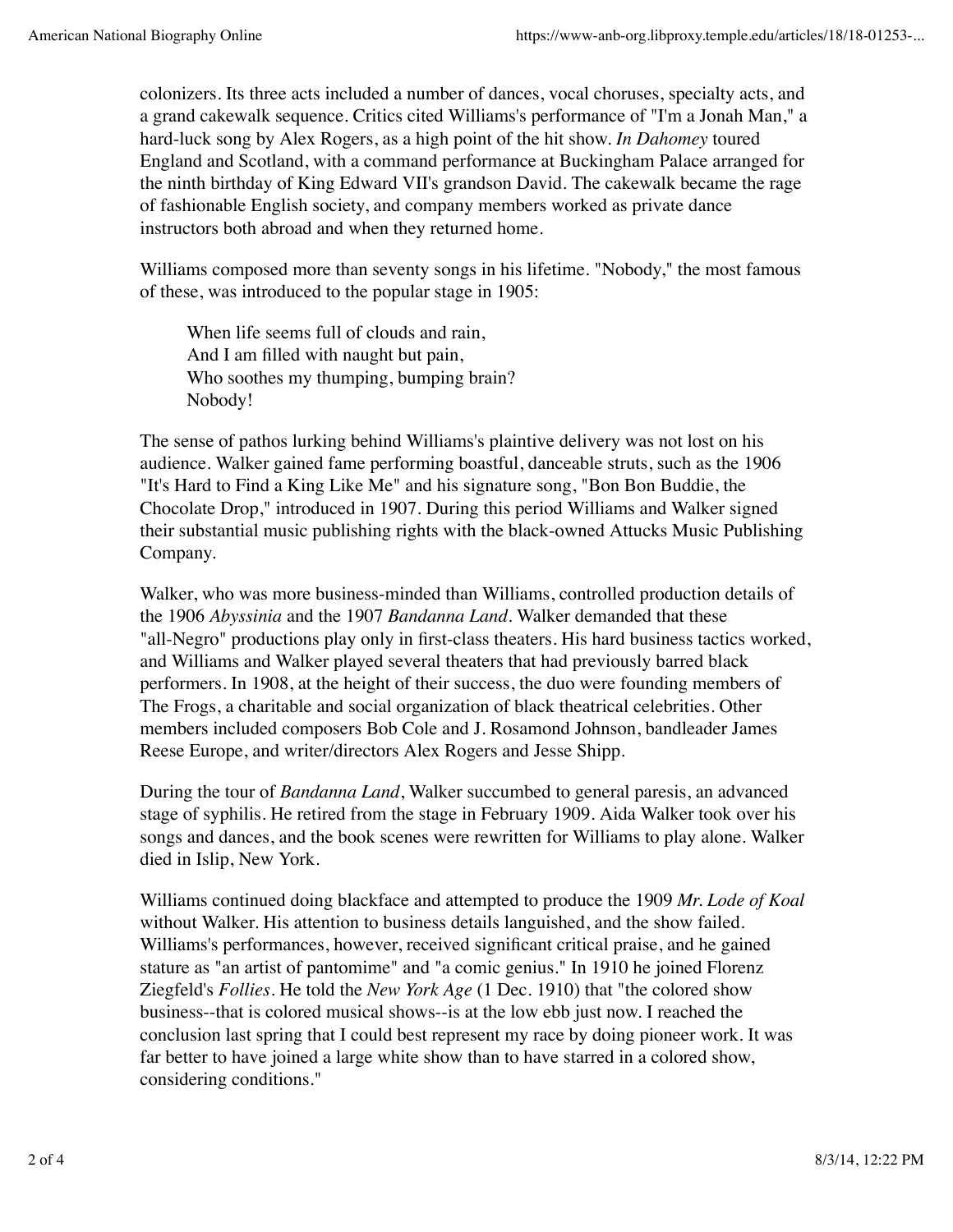Williams was aware of the potential for racial backlash from his white audience and insisted on a contract clause stating that he would at no time appear on stage with any of the scantily clad women in the *Follies* chorus. His celebrity advanced, and he became the star attraction of the *Follies* for some eight seasons, leaving the show twice, in 1913 and 1918, to spend time with his family and to headline in vaudeville. His overwhelming success prompted educator Booker T. Washington to quip, "Bert Williams has done more for the race than I have. He has smiled his way into people's hearts. I have been obliged to fight my way."

An Actor's Equity strike troubled Ziegfeld's 1919 edition of the *Follies*, and Williams, who had never been asked or allowed to join the union because of his African ancestry, left the show. In 1920 he and Eddie Cantor headlined Rufus and George Lemaire's short-lived *Broadway Brevities*. In 1921 the Shuberts financed a musical, *Under the Bamboo Tree*, to star Williams with an otherwise all-white cast. The show opened in Cincinnati, Ohio, but in February 1922 Williams succumbed to pneumonia, complicated by heart problems, and died the next month in New York City. In 1900 he had married Charlotte Louise Johnson; they had no children.

Although Williams's stage career solidified the stereotype of the "shiftless darkey," his unique talent at pantomime and the hard work he put into it was indisputable. In his famous poker game sketch, filmed in the 1916 short *A Natural Born Gambler*, Williams enacted a four-handed imaginary game without benefit of props or partners. His cache of comic stories, popularized in his solo vaudeville and Ziegfeld *Follies* appearances, were drawn largely from African-American folk humor, which Williams and Alex Rogers duly noted and collected for their shows. Williams collected an extensive library and wrote frequently for the black press and theatrical publications.

The commercial success of Williams and Walker proved that large audiences would pay to see black performers. Tall and light-skinned Williams, in blackface and ill-fitting tatters, contrasted perfectly with short, dark-skinned, dandyish Walker. Their cakewalks revived widespread interest in African-American dance styles. Their successful business operations, responsible for a "\$2,300 a week" payroll in 1908, encouraged black participation in mainstream show business. The *Chicago Defender* (11 Mar. 1922) called them "the greatest Negro team of actors who ever lived and the most popular pair of comedy stars America has produced."

## **Bibliography**

For a sample of Williams's writing, see "Keeping up with the New Laughs," *Theatre Magazine*, June 1919, pp. 346-48. Williams and Walker are treated in several histories of Harlem and black Broadway with dubious accuracy. Nevertheless, see especially James